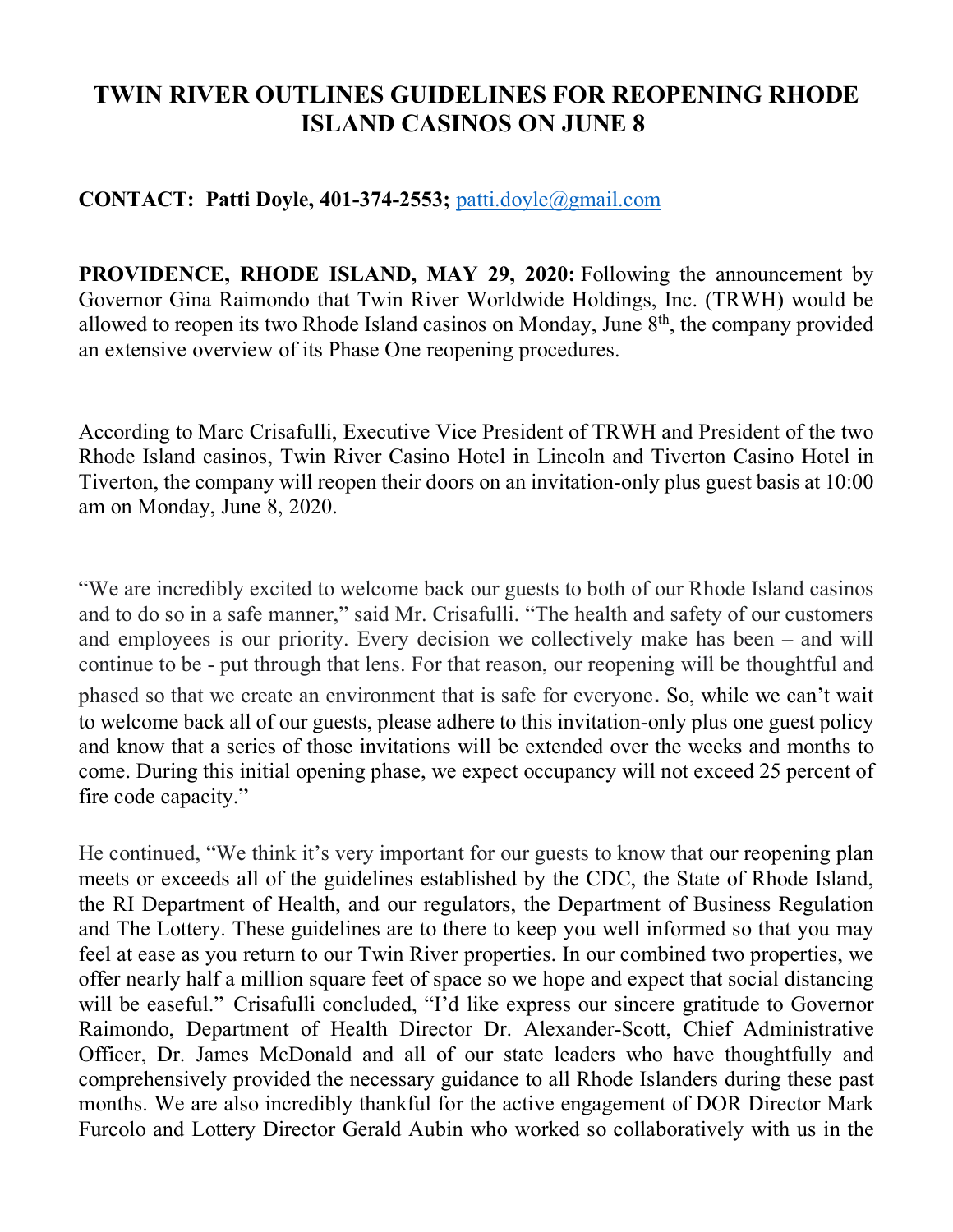development of our reopening plan as we collectively take the first steps toward some sense of normalcy in our lives. While admittedly these first steps will be small and slow, we hope to be with you every step along the way."

A summary of all Phase One guidelines may be found at twinriver.com/reopening.

## **Highlights of Phase One Guidelines include the following:**

Entry to the casino will be by invitation plus one guest only. Guests must bring the invitation along with a driver's license (or valid photo identification) and Players Club card.

The casinos will offer slot machines at a safe distance of at least six-feet apart, as well as stadium gaming, or virtual table games, with limited seating capacity.

The food court will be open with limited seating capacity and limited bar service will be offered using disposable cups.

All parking lots will be open as will all of the casino entrances; however, guests will be directed to use specific entrances as indicated on their invitations.

The Sportsbook, Hotel, Fitness Center, Table Games, Racebook, Event Center, Valet, entertainment offerings and restaurants will remain closed initially.

## **Face mask are mandatory for all guests and staff. If a guest is unable to bring a mask, one will be provided.**

Security staff will conduct a non-invasive temperature check via thermal cameras or temporal thermometer. Any guest or team member with a temperature above 100.4 degrees will not be allowed entry on that day.

Twin River's flagship property in Lincoln will effectively be managed as three mini casinos with separate entrances. Invitations will indicate the gaming space and entrance, and upon entry guests will receive a color-coded wrist band which will identify their assigned gaming room. It is anticipated that additional rounds of invitations will be distributed shortly after re-opening.